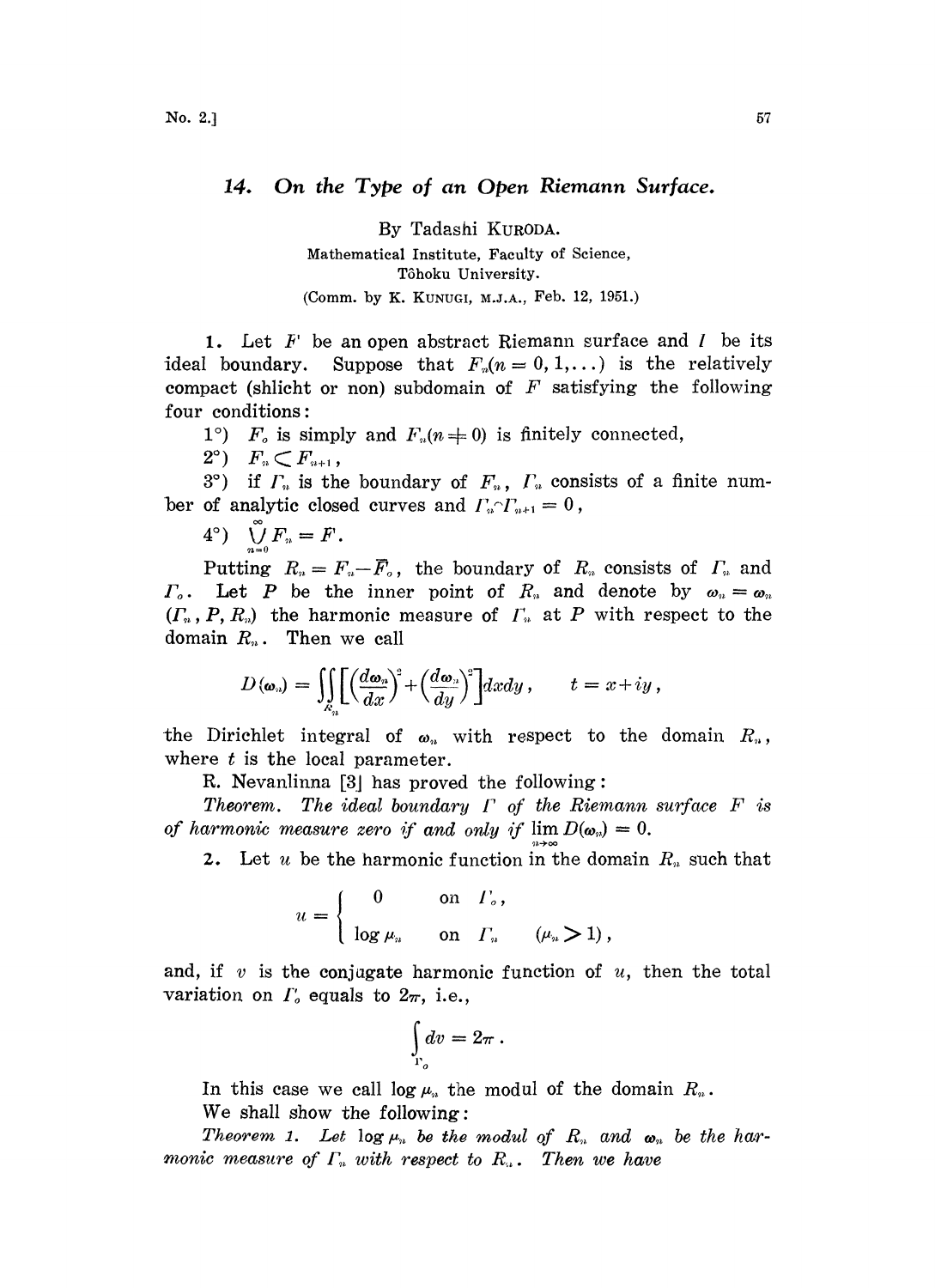58 T. KURODA. [Vol. 27,

$$
\log \mu_n = \frac{2\pi}{D(\omega_n)}.
$$

*Proof.* Let  $\bar{\omega}_n$  be the conjugate harmonic function of  $\omega_n$ . Then it is easily seen that

$$
D(\omega_n)=\int\limits_{\Gamma_o}d\bar\omega_n=\int\limits_{\Gamma_o}\frac{d\omega_n}{d\nu}\,ds\,,
$$

where  $\nu$  is the outer normal, ds is the line-element of  $\Gamma_o$  and the integral is taken in the positive sense of  $\Gamma_o$  with respect to  $F_o$ .

We consider the harmonic function

$$
u=\frac{2\pi}{D(\pmb\omega_n)}\,\pmb\omega_n
$$

and denote its conjugate harmonic function by  $v$ . Then we get

$$
\int_{\Gamma_o} dv = \int_{\Gamma_o} \frac{du}{d\nu} ds = \frac{2\pi}{D(\omega_n)} \int_{\Gamma_o} \frac{d\omega_n}{d\nu} ds = 2\pi.
$$

Since  $u = 0$  on  $\Gamma_o$  and  $u = \frac{2\pi}{D}$  on  $\Gamma_a$ , we obtain, from the definition of the modul,

$$
\log \mu_n = \frac{2\pi}{D(\omega_n)}.
$$
 (q.e.d.)

From this and Nevanlinna's theorem we can easily show the following:

Theorem 2. The ideal boundary  $\Gamma$  of the Riemann surface  $\bf{F}$  is of harmonic measure zero if any only if  $\lim \mu_n = \infty$ .

Remark. A. Pfluger  $[4]$  has shown only the sufficiency of this condition.

3. We suppose that we can define a conformal metric on  $F$ by the line-element

$$
ds=\lambda\left( t\right) \left| \,dt\,\right| ,
$$

where  $t = x+iy$  is the local parameter and  $\lambda(t)$  a single-valued, positive function of  $t$ . We can suppose here that the line-element ds is invariant for any conformal transformation and the distances between a fixed point  $P$  on  $F$  and ideal boundary points of  $F$  are infinite and finally that the distances between  $P$  and inner points of  $F$  are finite.

By  $F_{\rho}$  we denote the set of points such that the distance between any point of  $F_{\rho}$  and the point P is less than  $\rho$  ( $0 < \rho < \infty$ ) and by  $\Gamma$ , the boundary of  $F$ , and further by  $L(\rho)$  the length of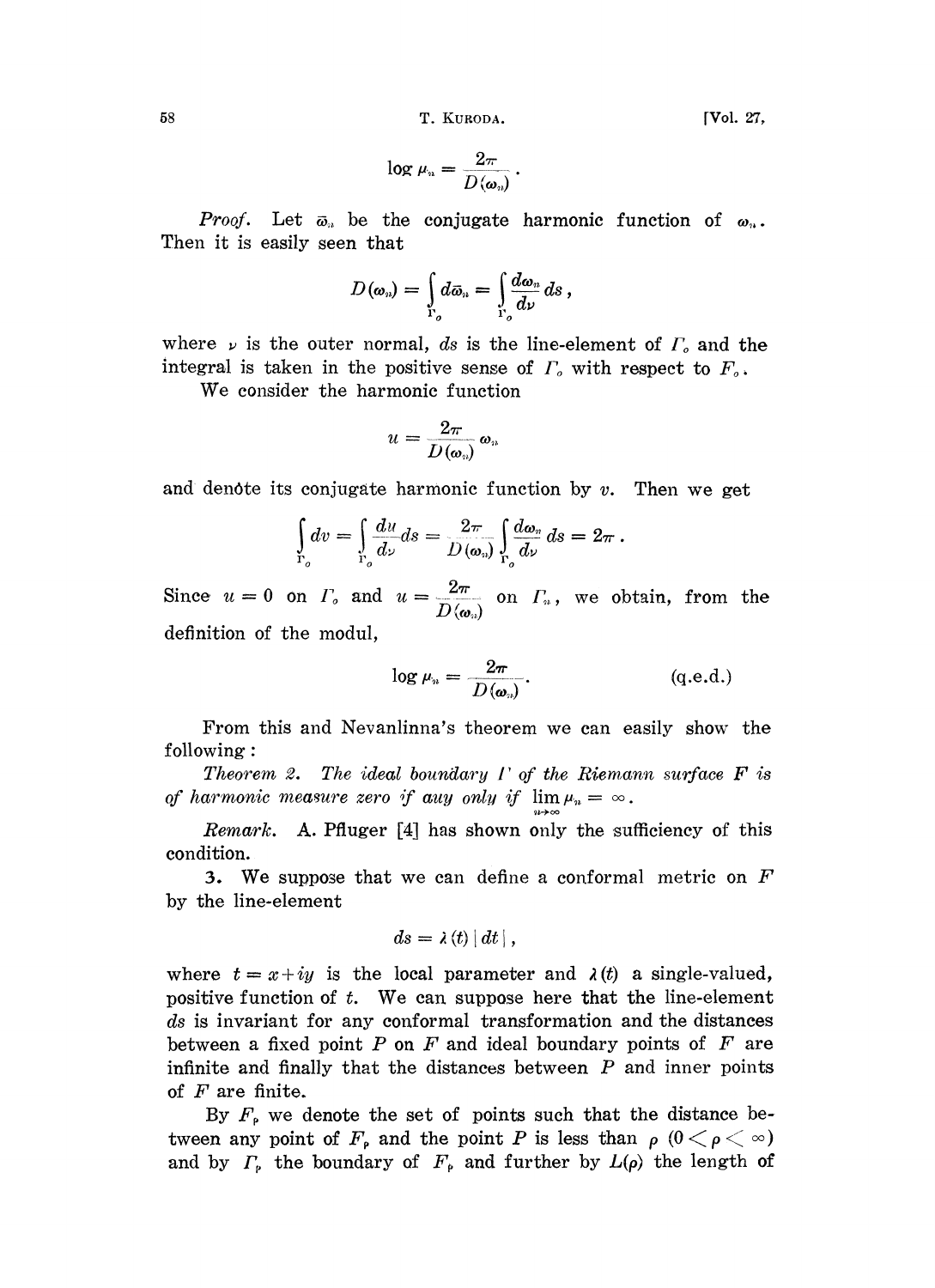$\Gamma_{\rm P}$  defined by the line-element ds.

We put  $R_{\rho}=F_{\rho}-\overline{F}_1(\rho> 1)$ . Denote by log  $\mu_{\rho}$  the modul of the domain  $R_{\rm p}$  and by u the harmonic function in  $R_{\rm p}$  such that

$$
u = \begin{cases} 0 & \text{on } \Gamma_o, \\ \log \mu_{\rho} & \text{on } \Gamma_{\rho}. \end{cases}
$$

If v represents the conjugate harmonic function of  $u$ , then we have

$$
2\pi = \int_{\Gamma_p} dv = \int_{\Gamma_p} \frac{du}{d\nu} ds,
$$

where the integral is taken in the positive sense of  $\Gamma_{\rm p}$  with respect to the domain  $R_{\rho}$ .

Let  $D(\rho)$  be the Dirichlet integral of u with respect to  $R_{\rho}$ . Then it is immediate that

$$
D(\rho) = \iiint\limits_{R_{\rho}} \left[ \left( \frac{du}{dx} \right)^2 + \left( \frac{du}{dy} \right)^2 \right] dx dy = \int\limits_{\Gamma_{\rho}} u dv = 2\pi \log \mu_{\rho}.
$$

Therefore, using  $\int_{\Gamma_0} ds = L(\rho)$  and the Schwarz inequality, wet get

$$
4\pi^2 \leq \int_{\Gamma_{\rho}} ds \int_{\Gamma_{\rho}} \left(\frac{du}{d\nu}\right)^2 ds \leq L(\rho) \frac{dD(\rho)}{d\rho},
$$

whence

$$
4\pi^2 \frac{d\rho}{L(\rho)} \le dD(\rho) \, .
$$

Integrating the both sides from  $\rho_o$  to  $\rho$ , we obtain

$$
4\pi^2\!\!\int\limits_{\rho_o}^{\rho}\!\frac{d\rho}{L(\rho)} \leqq D(\rho)-D(\rho_o) = 2\pi\log\frac{\mu_\rho}{\mu_{\rho_o}}.
$$

Thus, from Theorem 2, we have the following:

Theorem 3. (Laasonen [3]). If the integral  $\int \frac{d\rho}{L(\rho)}$  diverges, the

ideal boundary of the Riemann surface is of harmonic measure zero.

4. Let us consider the case that the Riemann surface  $F$  is simply connected. In this case,  $F$  is mapped conformally on the finite or infinite circle in the complex *z*-plane. Hence we can suppose that  $F_{\rho}$  is the image of the circle  $|z| < \rho$  on F as in § 3. If we put  $R_p = F_p - \overline{F}_1$  ( $\rho > 1$ ), then the modul log  $\mu_p$  of  $R_p$  equals to  $\log \rho$ . Moreover, we can take